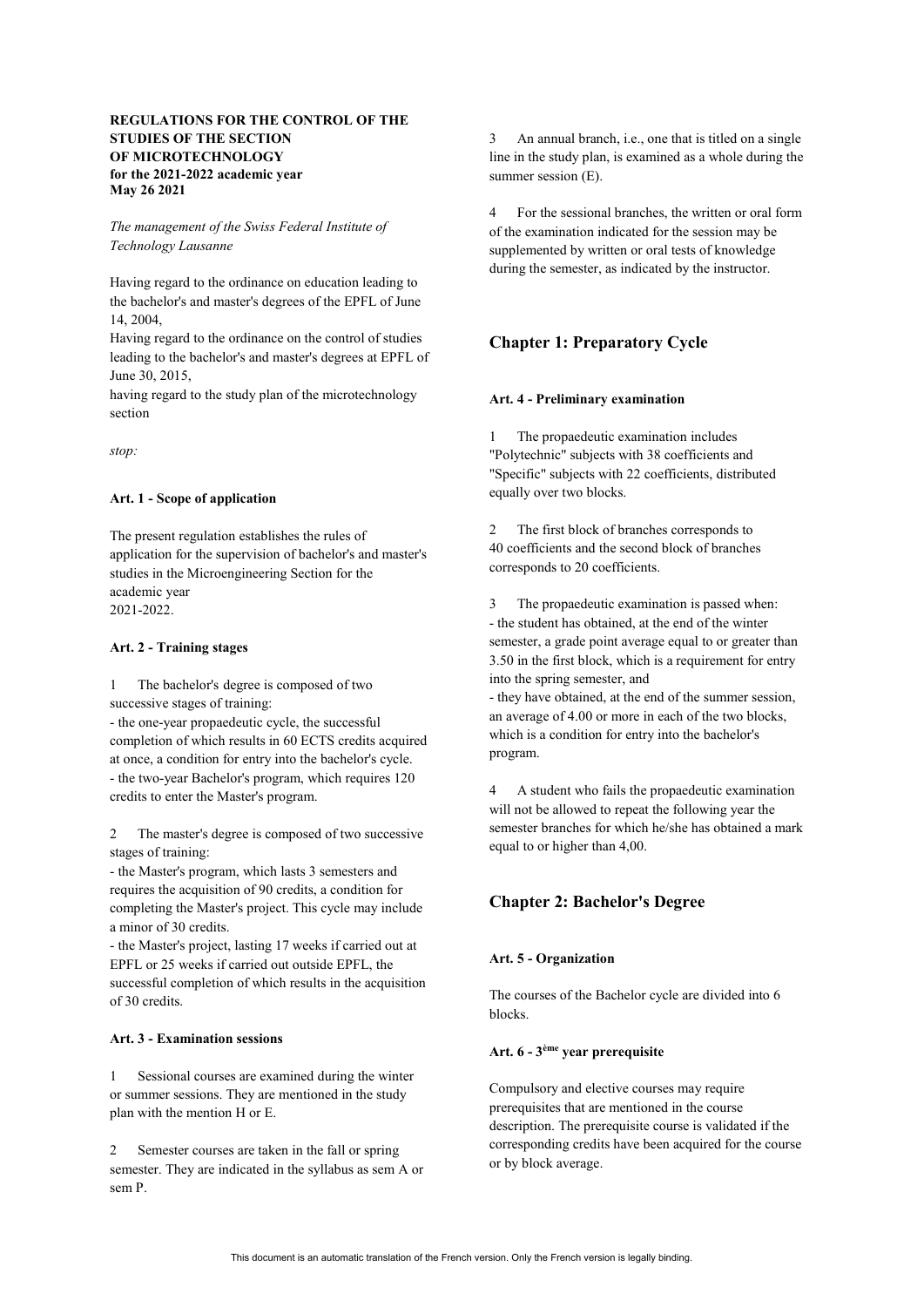## **Art. 7 - 2ème year examination**

1 Block 1 "Basic Sciences" is passed when the credits of the

**20 credits** of the study plan are obtained.

2 Block 2 "Microtechnical Sciences" is passed when the **credits36** of the study plan are obtained.

### **Art. 8 - 3ème year examination**

1 Block 3 "Systems and Control" is passed when the **credits21 of** the study plan are obtained.

2 Block 4 "Electronics and Photonics" is passed when the **credits17 of** the study plan are obtained.

5 Block 5 "Products and Production" is passed when the **credits18** of the study plan are obtained.

## **Art. 9 - 2ème and 3ème year examination**

Block 6 "SHS and Cross-Curricular MGT" is passed when the **8 credits** of the study plan are obtained.

#### **Art. 10 - Machining course**

1 To obtain the bachelor's degree, the student must have completed a machining internship validated by the section.

2 Internship guidelines are subject to internal sectional provisions.

# **Chapter 3: Master Cycle**

#### **Art. 11 - Organization**

- The master's degree courses are divided into :
	- Block 1
	- Block 2
	- Group 3 "Options"

2 The student chooses a set of courses for a minimum of 15 credits from the courses offered in the block

3 The student completes his or her training with a set of optional subjects according to the study plan for a minimum of 49 credits. In addition, they may choose to complete one of the proposed minors (see Art. 12).

4 Microtechnology projects I and II are carried out during the 2nd and 3rd master semesters, at the rate of one project per semester. When the student chooses to

do a minor including a semester project, it replaces the microtechnical project II. Unless the section agrees otherwise, the projects may not be carried out under the direction of the same teacher. Registration for projects I and II is governed by guidelines specific to the Microtechnology Section.

5 The choice of an option not explicitly listed in the recommended options must have the prior written approval of the study advisor.

#### **Art. 12 - Minors**

1 In order to deepen a particular aspect of his or her training or to develop an interface with other sections of EPFL, the student may choose to follow the training offered in the framework of a minor included in the EPFL offer.

2 The student announces the choice of minor to his or her section when registering for the first semester of master's studies.

3 The minor is included in the "Options" group.

4 The set of courses forming the minor is completed by branches listed in the "Options" list to reach a minimum of 49 credits, including the 30 credits of the minor.

5 The choice of courses that make up the minor is made with the microtechnology section and with the person in charge of the minor. The "Microtechnology" minor cannot be chosen.

6 A minor is successful when a minimum of 30 credits are earned from the endorsed branches.

If the minor is dropped during the course, the Microengineering section determines the number of validated credits to be transferred to the "Options" group.

#### **Art. 13 - Examination of the master cycle**

1 Block 1 is passed when the **26 credits** of the study plan are obtained.

2 Block 2 is passed when all **15 credits** are obtained.

4 Group 3 "Options" is passed when all **49 credits are** obtained.

## **Art. 14 - SHS Education**